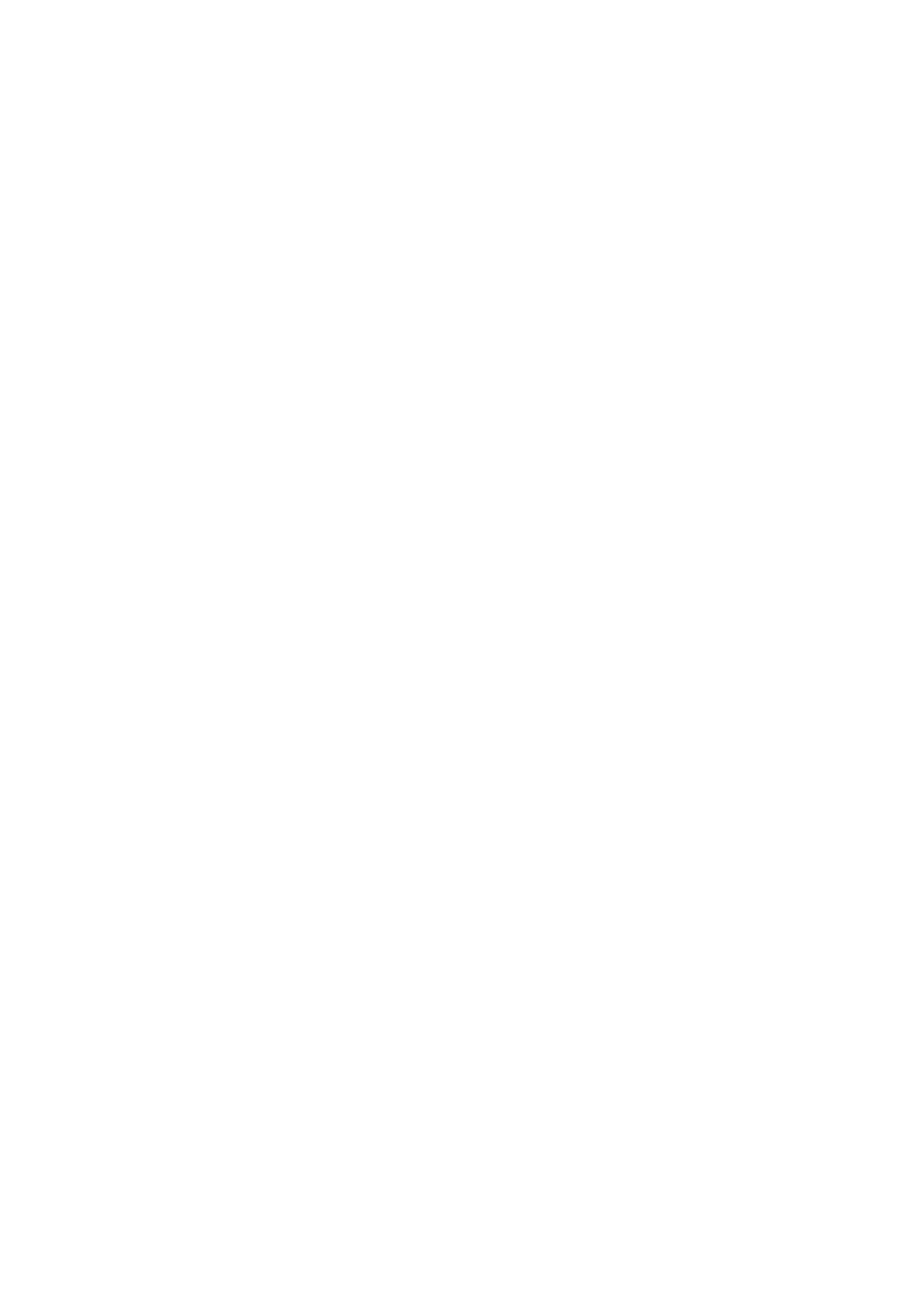### **SIT Poly-V pulleys**

#### **GROOVES DIMENSIONDS AND TOLERANCES**

**Complying with ISO 9982**

| Section | $\alpha^{\circ}$ | P<br>[mm]       | Tolerancec of<br>[mm] | $r_{\rm t}$<br>min.<br>[mm] | $r_{b}$<br>max.<br>[mm] | S<br>min.<br>[mm] | h<br>[mm] |
|---------|------------------|-----------------|-----------------------|-----------------------------|-------------------------|-------------------|-----------|
| н       | $40 \pm 0.5$     | $1.60 \pm 0.03$ | ± 0,03                | 0.15                        | 0,30                    | 1,3               | 0,8       |
| J       | $40 \pm 0.5$     | $2,34 \pm 0,03$ | ± 0,03                | 0,20                        | 0,40                    | 1,8               | 1,2       |
| K       | $40 \pm 0.5$     | $3.56 \pm 0.05$ | ± 0,03                | 0,25                        | 0,50                    | 2,5               | 2,0       |
| L       | $40 \pm 0.5$     | $4,70 \pm 0,05$ | ± 0,03                | 0.40                        | 0.40                    | 3.3               | 3,0       |
| M       | $40 \pm 0.5$     | $9,40 \pm 0,08$ | ± 0,03                | 0,75                        | 3,30                    | 6,4               | 4,0       |





 $D_{\rho}$ = external diameter D<sub>p</sub> = pitch length<br>h = (Dp - De)/2

#### **Note**

Due to a constant improvement of our products, technical data of the pulleys may be subject to changes. For technical and production reasons, in some cases materials other than those indicated in the catalogue may be used. For confirmation of the material actually available, please contact customer service.

SIT POLY-V pulleys are designed and manufactured with extreme accurancy to ensure optimal lifetime and performance of the transmission systems.

SIT is able to provide custom made solution to fulfil any specific technical requirement.



**For mounting taper bushing SER-SIT®**

#### **Special executions**

Besides the standard material on request are available special execution in aluminum, thermosetting plastics and thermoplastic. For peripheral speed exceeding 33 m/s it is strongly recommended to use steel as material of construction.

peripheral speed  $[m/s] =$   $\frac{p_{\text{max}} - p_{\text{max}}}{19100}$ 

pulley diameter [mm] ∙ rpm

#### **Balancing**

SIT Poly-V pulleys have a statically balanced degree of G6,3 at 1500 rpm in accordance with ISO 1940.

On request it is possible to perform static balancing at higher degrees or dynamic balancing.

**y S - P y** <u>ه</u>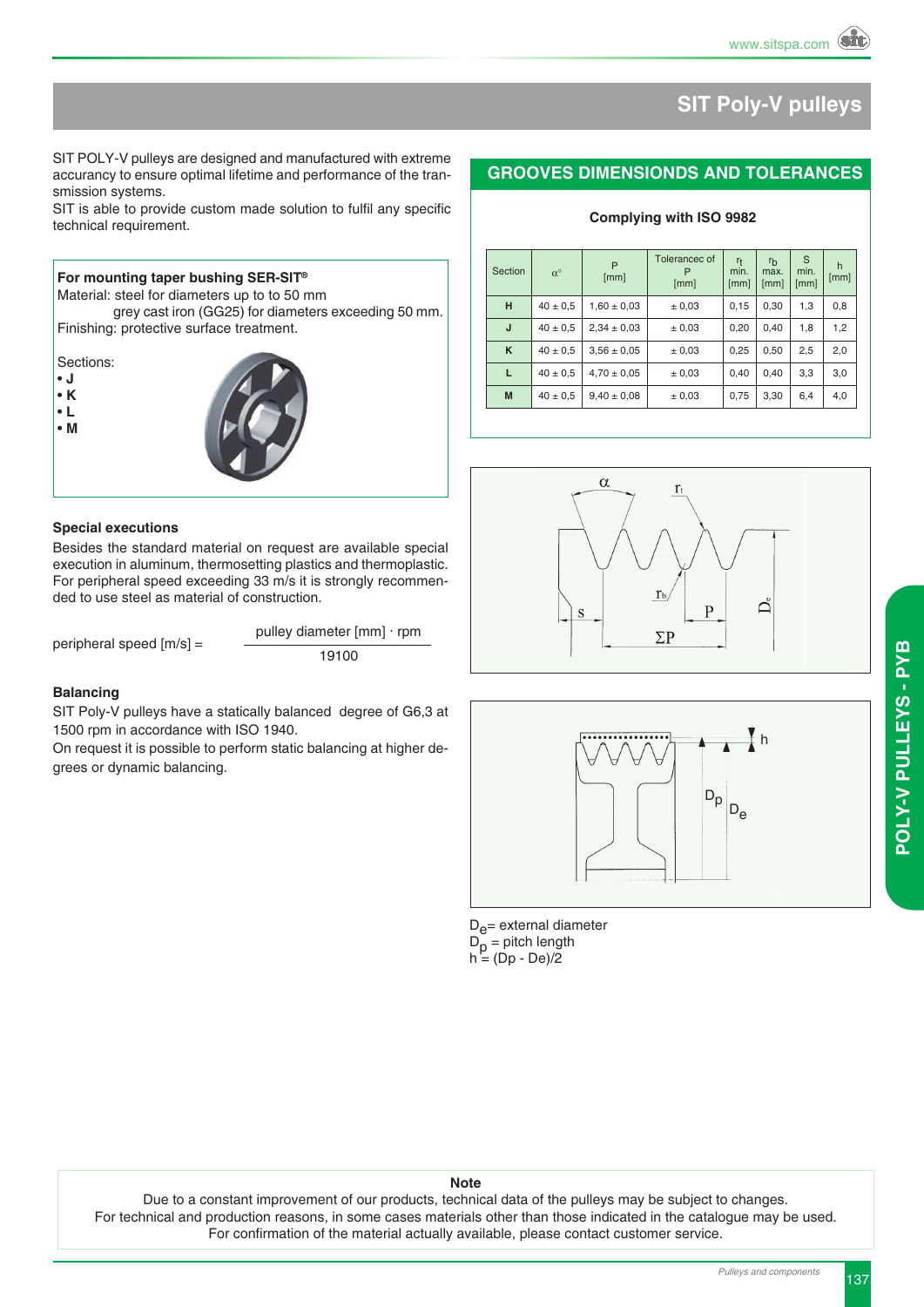

Pulleys with small diameter are supplied with solid hub execution prebored. (Ref. type 1)



#### **"PyB" Poly-V "J"**

| De   | Number         |              | SER-SIT <sup>®</sup>         | L            | Z                            | M                            | U                        | d                        | W    |
|------|----------------|--------------|------------------------------|--------------|------------------------------|------------------------------|--------------------------|--------------------------|------|
| [mm] | of             | <b>Type</b>  | Taper                        | [mm]         | [mm]                         | [mm]                         | [mm]                     | [mm]                     | [mm] |
|      | grooves        |              | bushing                      |              |                              |                              |                          |                          |      |
| 20   | 4              | 1            | ÷,                           | 22,5         | ۰                            | ۰                            | $\overline{\phantom{a}}$ | 5,0                      | 13,5 |
|      | 8              | 1            | ÷,                           | 32,0         | $\overline{\phantom{0}}$     | $\overline{\phantom{0}}$     | $\overline{\phantom{m}}$ | 5,0                      | 23,0 |
|      | 12             | 1            | -                            | 41,5         | ÷                            | $\overline{\phantom{0}}$     |                          | 5,0                      | 32,5 |
|      | 16             | 1            | ÷                            | 51,0         | $\blacksquare$               | $\blacksquare$               | $\blacksquare$           | 5,0                      | 42,0 |
|      | 20             | 1            | ÷,                           | 61,0         | $\qquad \qquad \blacksquare$ | ÷,                           | ÷,                       | 5,0                      | 52,0 |
| 25   | $\overline{4}$ | $\mathbf{1}$ | $\overline{\phantom{m}}$     | 22,5         | $\qquad \qquad -$            | $\qquad \qquad \blacksquare$ | $\overline{a}$           | 5,0                      | 13,5 |
|      | 8              | 1            | $\frac{1}{2}$                | 32,0         | $\blacksquare$               | $\overline{a}$               | $\overline{a}$           | 5,0                      | 23,0 |
|      | 12             | $\mathbf{1}$ | $\overline{\phantom{m}}$     | 41,5         | $\qquad \qquad -$            | $\qquad \qquad -$            | $\overline{\phantom{a}}$ | 5,0                      | 32,5 |
|      | 16             | 1            | $\overline{\phantom{m}}$     | 51,0         | $\qquad \qquad -$            | $\qquad \qquad -$            | $\overline{\phantom{a}}$ | 5,0                      | 42,0 |
|      | 20             | 1            | $\overline{\phantom{m}}$     | 61,0         | -                            | $\qquad \qquad -$            | $\overline{\phantom{m}}$ | 5,0                      | 52,0 |
| 30   | 4              | 1            | $\frac{1}{2}$                | 22,5         | $\overline{\phantom{m}}$     | ۰                            | $\overline{\phantom{a}}$ | 9,5                      | 13,5 |
|      | 8              | 1            | ÷,                           | 32,0         | $\overline{\phantom{a}}$     | $\overline{\phantom{a}}$     | ÷,                       | 9,5                      | 23,0 |
|      | 12             | 1            |                              | 41,5         | $\overline{\phantom{0}}$     | $\overline{\phantom{0}}$     | $\overline{\phantom{a}}$ | 9,5                      | 32,5 |
|      | 16             | 1            | $\frac{1}{2}$                | 51,0         | $\frac{1}{2}$                | $\qquad \qquad \blacksquare$ | $\overline{\phantom{a}}$ | 9,5                      | 42,0 |
|      | 20             | 1            | $\overline{\phantom{m}}$     | 61,0         | $\frac{1}{2}$                | $\overline{\phantom{0}}$     | $\overline{\phantom{a}}$ | 9,5                      | 52,0 |
| 35   | $\overline{4}$ | $\mathbf{1}$ | $\frac{1}{2}$                | 22,5         | $\qquad \qquad -$            | $\qquad \qquad \blacksquare$ | $\overline{a}$           | 9,5                      | 13,5 |
|      | 8              | $\mathbf{1}$ | $\overline{a}$               | 32,0         | ÷,                           | ÷                            | $\blacksquare$           | 9,5                      | 23,0 |
|      | 12             | 1            | $\overline{\phantom{m}}$     | 41,5         | ÷                            | $\qquad \qquad -$            | $\overline{\phantom{a}}$ | 9,5                      | 32,5 |
|      | 16             | 1            |                              | 51,0         | $\overline{a}$               | ÷,                           | $\overline{a}$           | 9,5                      | 42,0 |
|      | 20             | 1            | $\overline{\phantom{m}}$     | 61,0         | $\qquad \qquad -$            | -                            | $\overline{\phantom{m}}$ | 9,5                      | 52,0 |
| 40   | 4              | 1            | $\frac{1}{2}$                | 22,5         | $\blacksquare$               | $\qquad \qquad \blacksquare$ | $\overline{\phantom{a}}$ | 12,0                     | 13,5 |
|      | 8              | 1            | ÷,                           | 32,0         | $\qquad \qquad \blacksquare$ | $\overline{\phantom{a}}$     | $\overline{\phantom{a}}$ | 12,0                     | 23,0 |
|      | 12             | 1            | ÷,                           | 41,5         | ÷,                           | $\overline{\phantom{a}}$     | ÷,                       | 12,0                     | 32,5 |
|      | 16             | 1            | ÷,                           |              | ä,                           | ÷,                           | ÷,                       |                          |      |
|      |                |              |                              | 51,0         |                              |                              |                          | 12,0                     | 42,0 |
|      | 20             | 1            | -                            | 61,0         | -                            | -                            | ۰                        | 12,0                     | 52,0 |
| 45   | $\overline{4}$ | $\mathbf{1}$ | $\frac{1}{2}$                | 22,5         | $\qquad \qquad -$            | $\qquad \qquad -$            | $\overline{a}$           | 12,0                     | 13,5 |
|      | 8              | $\mathbf{1}$ | $\frac{1}{2}$                | 32,0         | $\frac{1}{2}$                | ÷,                           | $\blacksquare$           | 12,0                     | 23,0 |
|      | 12             | $\mathbf{1}$ | -                            | 41,5         | ÷                            | $\qquad \qquad \blacksquare$ | $\overline{\phantom{a}}$ | 12,0                     | 32,5 |
|      | 16             | 1            | $\frac{1}{2}$                | 51,0         | $\qquad \qquad \blacksquare$ | $\overline{\phantom{a}}$     | $\overline{\phantom{m}}$ | 12,0                     | 42,0 |
|      | 20             | $\mathbf{1}$ | -                            | 61,0         | $\qquad \qquad -$            | $\qquad \qquad -$            |                          | 12,0                     | 52,0 |
| 50   | 4              | 1            | $\overline{\phantom{m}}$     | 22,5         | $\frac{1}{2}$                | $\overline{\phantom{a}}$     | $\overline{\phantom{a}}$ | 12,0                     | 13,5 |
|      | 8              | 1            | -                            | 32,0         | ÷                            | ÷                            | $\frac{1}{2}$            | 12,0                     | 23,0 |
|      | 12             | 1            | $\overline{\phantom{m}}$     | 41,5         | $\overline{\phantom{m}}$     | ٠                            | ÷,                       | 12,0                     | 32,5 |
|      | 16             | 1            | ÷,                           | 51,0         | ÷,                           | ÷                            | ä,                       | 12,0                     | 42,0 |
|      | 20             | 1            |                              | 61,0         | ÷,                           | $\overline{\phantom{0}}$     | $\overline{\phantom{a}}$ | 12,0                     | 52,0 |
| 56   | $\overline{4}$ | 7            | 1108                         | 23,0         | 9,5                          | 50                           | $\overline{\phantom{a}}$ | $\overline{\phantom{a}}$ | 13,5 |
|      | 8              | 3            | 1108                         | 23,0         | ÷                            | $\qquad \qquad \blacksquare$ |                          |                          | 23,0 |
|      | 12             | $\mathbf{1}$ | ÷,                           | 41,5         | $\overline{\phantom{0}}$     | $\overline{\phantom{a}}$     | $\overline{\phantom{a}}$ | 12,0                     | 32,5 |
|      | 16             | 1            | $\overline{\phantom{m}}$     | 51,0         | $\qquad \qquad -$            | $\qquad \qquad \blacksquare$ | $\overline{a}$           | 12,0                     | 42,0 |
|      | 20             | $\mathbf{1}$ | $\qquad \qquad \blacksquare$ | 61,0         | $\overline{\phantom{0}}$     | ۰                            | $\overline{\phantom{a}}$ | 12,0                     | 52,0 |
| 60   | 4              | 7            | 1108                         | 23,0         | 9,5                          | 50                           | $\overline{\phantom{a}}$ | ÷,                       | 13,5 |
|      | 8              | 3            | 1108                         | 23,0         | $\blacksquare$               | ۰                            | ۰                        | $\overline{\phantom{a}}$ | 23,0 |
|      | 12             | 2            | 1108                         | 23,0         | 9,5                          | $\overline{\phantom{a}}$     | 45                       | $\overline{\phantom{a}}$ | 32,5 |
|      | 16             | 1            | $\overline{\phantom{a}}$     | 51,0         | ÷.                           | $\overline{\phantom{a}}$     | ÷,                       | 12,0                     | 42,0 |
|      | 20             | 1            | $\Box$                       | 61,0         | $\omega$                     | $\overline{\phantom{a}}$     | $\overline{\phantom{a}}$ | 12,0                     | 52,0 |
| 63   | $\overline{4}$ | 7            | 1108                         | 23,0         | 9,5                          | 50                           | $\overline{\phantom{a}}$ | ÷,                       | 13,5 |
|      | 8              | 3            | 1108                         | 23,0         | $\sim$                       | $\overline{\phantom{a}}$     | ۳                        | ۳                        | 23,0 |
|      | 12             | 2            | 1108                         | 23,0         | 9,5                          | $\omega$                     | 45                       | $\Box$                   | 32,5 |
|      | 16             | 1            | $\omega$                     | 51,0         | $\overline{\phantom{a}}$     | $\overline{\phantom{a}}$     | $\overline{\phantom{a}}$ | 12,0                     | 42,0 |
|      | 20             | $\mathbf{1}$ | $\sim$                       | 61,0         | $\sim$                       | $\overline{\phantom{a}}$     | $\overline{\phantom{a}}$ | 12,0                     | 52,0 |
|      | 4              | 7            | 1108                         |              | 9,5                          |                              | $\Box$                   | $\overline{\phantom{a}}$ | 13,5 |
| 67   |                |              |                              | 23,0<br>23,0 |                              | 50                           |                          |                          | 23,0 |
|      | 8              | 3            | 1108                         |              | $\blacksquare$               | ۰                            | $\overline{\phantom{a}}$ | ۰                        |      |
|      | 12             | 2            | 1108                         | 23,0         | 9,5                          | ۰                            | 51                       | $\blacksquare$           | 32,5 |
|      | 16             | 1            | $\blacksquare$               | 51,0         | $\blacksquare$               | $\overline{\phantom{m}}$     | $\blacksquare$           | 12,0                     | 42,0 |
|      | 20             | 1            | ۰                            | 61,0         | $\blacksquare$               | ۰                            | $\blacksquare$           | 12,0                     | 52,0 |









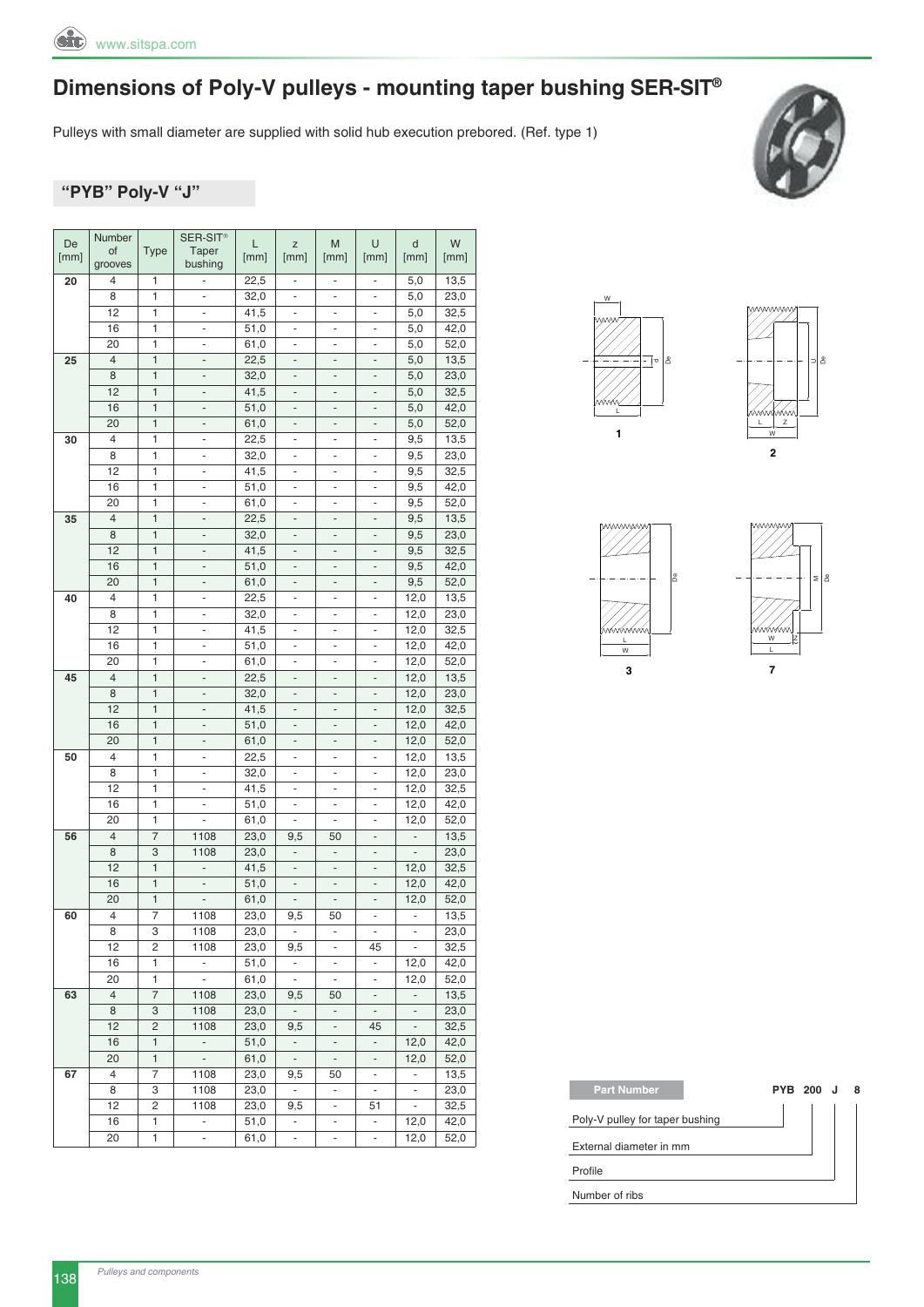

#### **» "PyB" Poly-V "J"**

| De   | Number         |                | SER-SIT <sup>®</sup> | L    | Z    | M                            | U                        | W    |
|------|----------------|----------------|----------------------|------|------|------------------------------|--------------------------|------|
| [mm] | of             | Type           | Taper                | [mm] | [mm] | [mm]                         | [mm]                     | [mm] |
|      | grooves        |                | bushing              |      |      |                              |                          |      |
| 71   | 4              | 7              | 1108                 | 23   | 9,5  | 60                           | ۰                        | 13,5 |
|      | 8              | 3              | 1108                 | 23   | ÷    | -                            | $\overline{\phantom{a}}$ | 23,0 |
|      | 12             | 2              | 1108                 | 23   | 9,5  | -                            | 55                       | 32,5 |
|      | 16             | 3              | 1215                 | 42   | L,   | ÷,                           | 55                       | 42,0 |
|      | 20             | 2              | 1215                 | 42   | 10,0 | ÷                            | 55                       | 52,0 |
| 75   | $\overline{4}$ | $\overline{7}$ | 1108                 | 23   | 9,5  | 60                           | $\overline{\phantom{a}}$ | 13,5 |
|      | 8              | 3              | 1108                 | 23   |      | ä,                           |                          | 23,0 |
|      | 12             | 2              | 1210                 | 26   | 6,5  | ÷                            | 59                       | 32,5 |
|      | 16             | 2              | 1610                 | 26   | 16,0 | -                            | 59                       | 42,0 |
|      | 20             | $\overline{c}$ | 1615                 | 42   | 10,0 | -                            | 59                       | 52,0 |
| 80   | 4              | 7              | 1310                 | 26   | 12,5 | 70                           | $\blacksquare$           | 13,5 |
|      | 8              | 7              | 1310                 | 26   | 3,0  | 70                           | $\overline{\phantom{a}}$ | 23,0 |
|      | 12             | 2              | 1610                 | 26   | 6,5  | $\frac{1}{2}$                | 64                       | 32,5 |
|      | 16             | 2              | 1610                 | 26   | 16,0 | ÷,                           | 64                       | 42,0 |
|      | 20             | 2              | 1615                 | 42   | 10,0 | ÷                            | 64                       | 52,0 |
| 85   | $\overline{4}$ | 7              | 1310                 | 26   | 12,5 | 70                           | $\overline{\phantom{a}}$ | 13,5 |
|      | 8              | 7              | 1310                 | 26   | 3,0  | 70                           |                          | 23,0 |
|      | 12             | 2              | 1610                 | 26   | 6,5  | ÷,                           | 69                       | 32,5 |
|      | 16             | 2              | 1610                 | 26   | 16,0 | $\qquad \qquad \blacksquare$ | 69                       | 42,0 |
|      | 20             | $\overline{c}$ | 1615                 | 42   | 10,0 | $\overline{\phantom{a}}$     | 69                       | 52,0 |
| 90   | 4              | 7              | 1610                 | 26   | 12,5 | 82                           | ÷,                       | 13,5 |
|      | 8              | 7              | 1610                 | 26   | 3,0  | 82                           | $\overline{\phantom{a}}$ | 23,0 |
|      | 12             | 2              | 1610                 | 26   | 6,5  | $\frac{1}{2}$                | 74                       | 32,5 |
|      | 16             | 2              | 1610                 | 26   | 16,0 | ä,                           | 74                       | 42,0 |
|      | 20             | 2              | 1615                 | 42   | 10,0 | ÷,                           | 74                       | 52,0 |
| 95   | $\overline{4}$ | $\overline{7}$ | 1610                 | 26   | 12,5 | 82                           | $\frac{1}{2}$            | 13,5 |
|      | 8              | 7              | 1610                 | 26   | 3,0  | 82                           |                          | 23,0 |
|      | 12             | 2              | 1610                 | 26   | 6,5  | $\overline{\phantom{a}}$     | 79                       | 32,5 |
|      | 16             | 2              | 1610                 | 26   | 16,0 | ÷,                           | 79                       | 42,0 |
|      | 20             | $\overline{c}$ | 1615                 | 42   | 10,0 | $\overline{\phantom{m}}$     | 79                       | 52,0 |
| 100  | 4              | 7              | 1610                 | 26   | 12,5 | 82                           | L,                       | 13,5 |
|      | 8              | 7              | 1610                 | 26   | 3,0  | 82                           | ÷                        | 23,0 |
|      | 12             | 2              | 1610                 | 26   | 6,5  | ÷,                           | 82                       | 32,5 |
|      | 16             | 2              | 1610                 | 26   | 16,0 | ä,                           | 82                       | 42,0 |
|      | 20             | 2              | 1615                 | 42   | 10,0 | ÷                            | 82                       | 52,0 |
| 106  | 4              | 7              | 1610                 | 26   | 12,5 | 88                           | $\overline{\phantom{a}}$ | 13,5 |
|      | 8              | 7              | 1610                 | 26   | 3,0  | 88                           |                          | 23,0 |
|      | 12             | 2              | 1610                 | 26   | 6,5  | $\overline{\phantom{a}}$     | 88                       | 32,5 |
|      | 16             | 2              | 1610                 | 26   | 16,0 | $\overline{\phantom{a}}$     | 88                       | 42,0 |
|      | 20             | 2              | 1615                 | 42   | 10,0 | $\overline{\phantom{0}}$     | 88                       | 52,0 |
| 112  | 4              | 7              | 1610                 | 26   | 12,5 | 90                           |                          | 13,5 |
|      | 8              | 7              | 1610                 | 26   | 3,0  | 90                           | $\overline{\phantom{a}}$ | 23,0 |
|      | 12             | 2              | 1610                 | 26   | 6,5  | ۰                            | 94                       | 32,5 |
|      | 16             | 2              | 1610                 | 26   | 16,0 |                              | 94                       | 42,0 |
|      | 20             | 2              | 1615                 | 42   | 10,0 | ÷                            | 94                       | 52,0 |
| 118  | $\overline{4}$ | 7              | 1610                 | 26   | 12,5 | 90                           | $\overline{\phantom{a}}$ | 13,5 |
|      | 8              | 7              | 1610                 | 26   | 3,0  | 90                           | ٠                        | 23,0 |
|      | 12             | $\overline{c}$ | 2012                 | 32   | 0,5  | ÷,                           | 98                       | 32,5 |
|      | 16             | 2              | 2012                 | 32   | 10,0 | $\overline{\phantom{a}}$     | 98                       | 42,0 |
|      | 20             | 2              | 2012                 | 32   | 20,0 | $\overline{\phantom{a}}$     | 98                       | 52,0 |
| 125  | 4              | 8              | 1610                 | 26   | 12,5 | 90                           | 109                      | 13,5 |
|      | 8              | 8              | 1610                 | 26   | 3,0  | 90                           | 109                      | 23,0 |
|      | 12             | 2              | 2012                 | 32   | 0,5  |                              | 105                      | 32,5 |
|      | 16             | 2              | 2012                 | 32   | 10,0 |                              | 105                      | 42,0 |
|      | 20             | 2              | 2517                 | 45   | 7,0  | ÷,                           | 105                      | 52,0 |







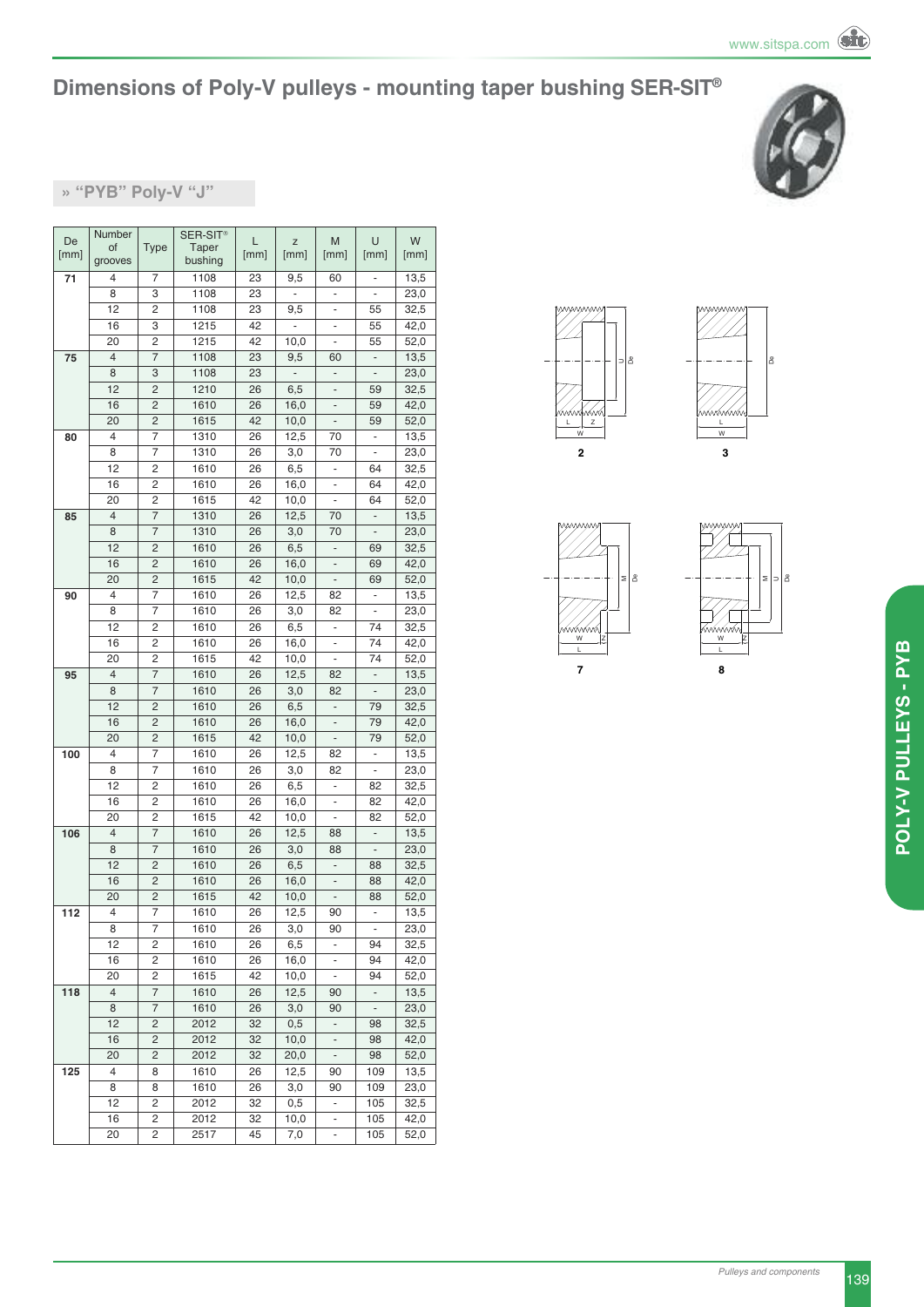



**» "PyB" Poly-V "J"**

| De   | Number         |                | SER-SIT <sup>®</sup> | L    | Z                        | M                            | U             | W    |
|------|----------------|----------------|----------------------|------|--------------------------|------------------------------|---------------|------|
| [mm] | of             | <b>Type</b>    | Taper                | [mm] | [mm]                     | [mm]                         | [mm]          | [mm] |
|      | grooves        |                | bushing              |      |                          |                              |               |      |
| 132  | 4              | 8              | 1610                 | 26   | 12,5                     | 90                           | 116           | 13,5 |
|      | 8              | 8              | 1610                 | 26   | 3,0                      | 90                           | 116           | 23,0 |
|      | 12             | 2              | 2012                 | 32   | 0,5                      | ÷,                           | 112           | 32,5 |
|      | 16             | 2              | 2012                 | 32   | 10,0                     | ÷                            | 112           | 42,0 |
|      | 20             | $\overline{c}$ | 2517                 | 45   | 7,0                      | $\qquad \qquad \blacksquare$ | 112           | 52,0 |
| 140  | $\overline{4}$ | 8              | 1610                 | 26   | 12,5                     | 90                           | 124           | 13,5 |
|      | 8              | 8              | 1610                 | 26   | 3,0                      | 90                           | 124           | 23,0 |
|      | 12             | 7              | 2517                 | 45   | 12,5                     | 120                          | $\frac{1}{2}$ | 32,5 |
|      | 16             | 7              | 2517                 | 45   | 3,0                      | 120                          |               | 42,0 |
|      | 20             | 2              | 2517                 | 45   | 7,0                      | ÷,                           | 124           | 52,0 |
| 160  | 4              | 8              | 2012                 | 32   | 18,5                     | 110                          | 144           | 13,5 |
|      | 8              | 8              | 2012                 | 32   |                          | 110                          | 144           | 23,0 |
|      |                |                |                      |      | 9,0                      |                              |               |      |
|      | 12             | 8              | 2517                 | 45   | 12,5                     | 120                          | 140           | 32,5 |
|      | 16             | 8              | 2517                 | 45   | 3,0                      | 120                          | 140           | 42,0 |
|      | 20             | 2              | 2517                 | 45   | 7,0                      | $\overline{\phantom{a}}$     | 140           | 52,0 |
| 180  | $\overline{4}$ | 6              | 2012                 | 32   | 9,3                      | 110                          | 164           | 13,5 |
|      | 8              | 6              | 2012                 | 32   | 4,5                      | 110                          | 164           | 23,0 |
|      | 12             | 6              | 2517                 | 45   | 6,3                      | 120                          | 160           | 32,5 |
|      | 16             | 6              | 2517                 | 45   | 1,5                      | 120                          | 160           | 42,0 |
|      | 20             | 5              | 2517                 | 45   | 3,5                      | 120                          | 160           | 52,0 |
| 200  | 4              | 6              | 2012                 | 32   | 9,3                      | 110                          | 185           | 13,5 |
|      | 8              | 6              | 2012                 | 32   | 4,5                      | 110                          | 185           | 23,0 |
|      | 12             | 6              | 2517                 | 45   | 6,3                      | 120                          | 180           | 32,5 |
|      | 16             | 6              | 2517                 | 45   | 1,5                      | 120                          | 180           | 42,0 |
|      | 20             | 5              | 2517                 | 45   | 3,5                      | 120                          | 180           | 52,0 |
| 224  | 4              | 6              | 2012                 | 32   | 9,3                      | 110                          | 208           | 13,5 |
|      | 8              | 6              | 2012                 | 32   | 4,5                      | 110                          | 208           | 23,0 |
|      | 12             | 6              | 2517                 | 45   | 6,3                      | 120                          | 204           | 32,5 |
|      | 16             | 6              | 2517                 | 45   | 1,5                      | 120                          | 204           | 42,0 |
|      | 20             | 5              | 2517                 | 45   | 3,5                      | 120                          | 204           | 52,0 |
| 250  | 4              | 9              | 2012                 | 32   | 9,3                      | 110                          | 234           | 13,5 |
|      | 8              | 9              | 2012                 | 32   | 4,5                      | 110                          | 234           | 23,0 |
|      | 12             | 6              | 2517                 | 45   | 6,3                      | 120                          | 230           | 32,5 |
|      | 16             | 6              | 2517                 | 45   | 1,5                      | 120                          | 230           | 42,0 |
|      | 20             | 5              | 2517                 | 45   | 3,5                      | 120                          | 230           | 52,0 |
| 280  | 4              | 9              | 2012                 | 32   | 9,3                      | 110                          | 264           | 13,5 |
|      | 8              | 9              | 2012                 | 32   | 4,5                      | 110                          | 264           | 23,0 |
|      | 12             | 9              | 2517                 | 45   | 6,3                      | 120                          | 260           | 32,5 |
|      | 16             | 9              | 2517                 | 45   | 1,5                      | 120                          | 260           | 42,0 |
|      | 20             | 10             | 2517                 | 45   | 3,5                      | 120                          | 260           | 52,0 |
| 315  | 4              | 9              | 2012                 | 32   | 9,3                      | 110                          | 299           | 13,5 |
|      | 8              | 9              | 2012                 | 32   | 4,5                      | 110                          | 299           | 23,0 |
|      | 12             | 9              | 2517                 | 45   | 6,3                      | 120                          | 295           | 32,5 |
|      | 16             | 9              | 2517                 | 45   | 1,5                      | 120                          | 295           | 42,0 |
|      | 20             | 10             | 2517                 | 45   | 3,5                      | 120                          | 295           | 52,0 |
| 355  | 4              | 9              | 2517                 | 45   | 15,7                     | 120                          | 339           | 13,5 |
|      | 8              | 9              | 2517                 | 45   | 11,0                     | 120                          | 339           | 23,0 |
|      | 12             | 9              | 2517                 | 45   | 6,3                      | 120                          | 335           | 32,5 |
|      | 16             | 9              | 3020                 | 52   |                          | 146                          | 335           | 42,0 |
|      |                |                |                      |      | 5,0                      |                              |               |      |
|      | 20             | 10             | 3020                 | 52   | ÷                        | 146                          | 335           | 52,0 |
| 400  | 4              | 9              | 2517                 | 45   | 15,8                     | 120                          | 380           | 13,5 |
|      | 8              | 9              | 2517                 | 45   | 11,0                     | 120                          | 380           | 23,0 |
|      | 12             | 9              | 2517                 | 45   | 6,3                      | 120                          | 380           | 32,5 |
|      | 16             | 9              | 3020                 | 52   | 5,0                      | 146                          | 380           | 42,0 |
|      | 20             | 10             | 3020                 | 52   | $\overline{\phantom{a}}$ | 146                          | 380           | 52,0 |













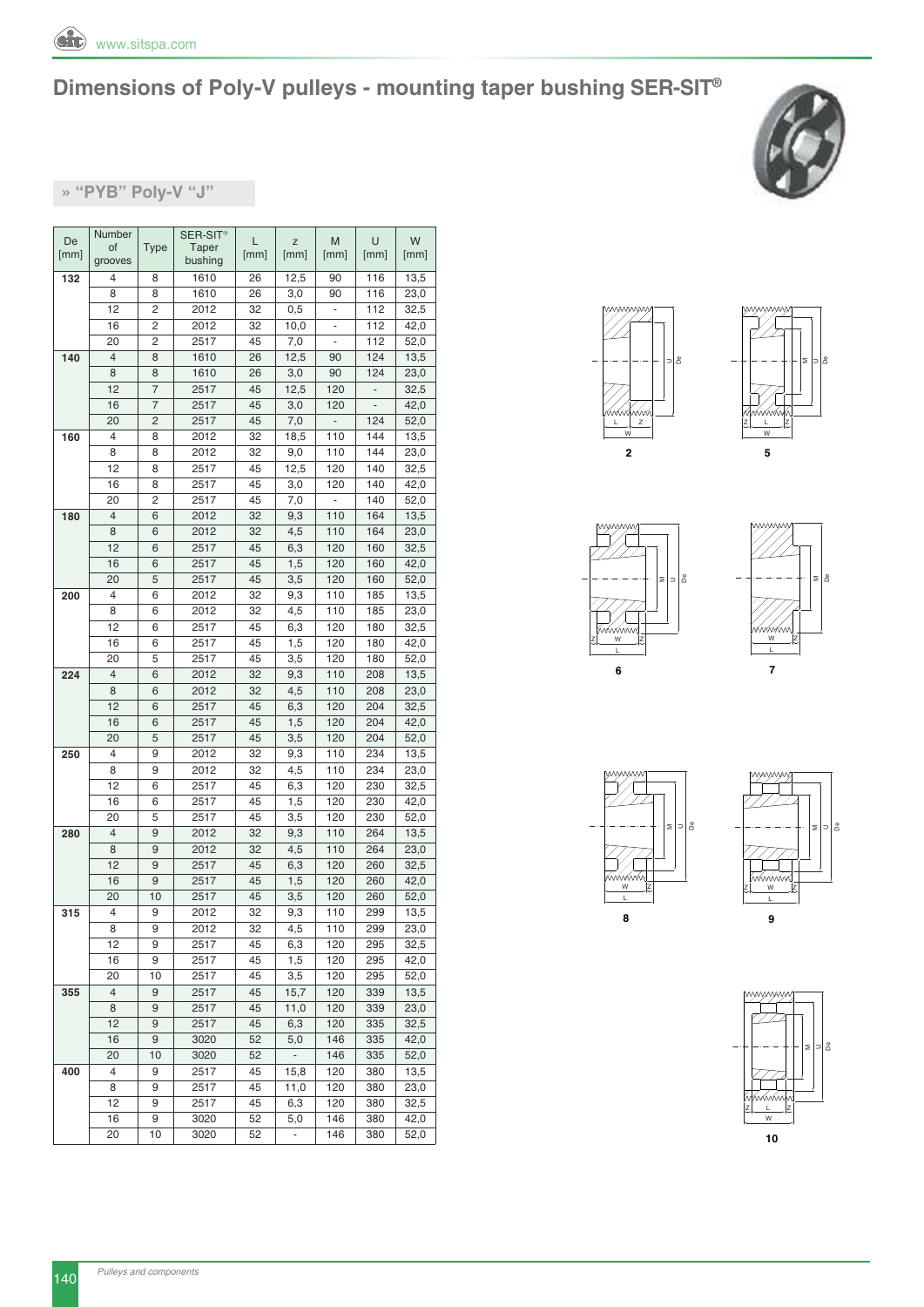

#### **"PyB" Poly-V "K"**

| De   | Number         |                     | SER-SIT <sup>®</sup>     | L        | Z                             | M                                             | U                              | d                             | W            |
|------|----------------|---------------------|--------------------------|----------|-------------------------------|-----------------------------------------------|--------------------------------|-------------------------------|--------------|
| [mm] | of<br>grooves  | <b>Type</b>         | Taper<br>bushing         | [mm]     | [mm]                          | [mm]                                          | [mm]                           | [mm]                          | [mm]         |
| 50   | 4              | 1                   | -                        | 32       | ۰                             | ۰                                             | ۰                              | 12                            | 20,5         |
|      | 6              | 1                   | $\overline{\phantom{m}}$ | 40       | $\qquad \qquad \blacksquare$  | $\qquad \qquad \blacksquare$                  | -                              | 12                            | 28,5         |
|      | 8              | 1                   | ÷,                       | 48       |                               |                                               |                                | 12                            | 36,0         |
|      | 10             | 1                   | $\blacksquare$           | 54       | $\blacksquare$                | $\qquad \qquad \blacksquare$                  | $\overline{\phantom{0}}$       | 12                            | 42,0         |
|      | 12             | 1                   | ÷,                       | 61       | ÷,                            | ÷,                                            | ÷,                             | 12                            | 49,0         |
| 56   | $\overline{4}$ | 3                   | 1108                     | 20,5     | $\qquad \qquad -$             | $\overline{\phantom{a}}$                      | $\overline{\phantom{m}}$       | $\frac{1}{2}$                 | 20,5         |
|      | 6              | $\mathbf{1}$        | ä,                       | 40       | $\frac{1}{2}$                 | $\frac{1}{2}$                                 | $\frac{1}{2}$                  | 12                            | 28,5         |
|      | 8              | 1                   | $\overline{\phantom{m}}$ | 48       | $\overline{\phantom{0}}$      | -                                             | -                              | 12                            | 36,0         |
|      | 10             | 1                   | $\overline{\phantom{m}}$ | 54       | ÷                             | $\qquad \qquad -$                             | $\overline{\phantom{m}}$       | 12                            | 42,0         |
|      | 12             | $\mathbf{1}$        | ä,                       | 61       | ÷,                            | $\overline{\phantom{a}}$                      | $\overline{a}$                 | 12                            | 49,0         |
| 60   | 4              | 3                   | 1108                     | 20,5     | ÷                             | $\qquad \qquad \blacksquare$                  | $\overline{\phantom{a}}$       | ÷,                            | 20,5         |
|      | 6              | 2                   | 1108                     | 22       | 6,5                           | $\overline{\phantom{0}}$                      | 45                             | $\frac{1}{2}$                 | 28,5         |
|      | 8<br>10        | 1<br>1              | ÷,<br>$\blacksquare$     | 48<br>54 | $\frac{1}{2}$<br>÷,           | $\overline{\phantom{m}}$                      | $\overline{\phantom{a}}$       | 12<br>12                      | 36,0         |
|      | 12             | 1                   | ÷,                       | 61       | ÷                             | $\blacksquare$<br>÷,                          | $\overline{\phantom{a}}$<br>÷, | 12                            | 42,0<br>49,0 |
| 63   | $\overline{4}$ | 3                   | 1108                     | 20,5     | ÷,                            | $\qquad \qquad \blacksquare$                  | $\qquad \qquad \blacksquare$   | $\qquad \qquad \blacksquare$  | 20,5         |
|      | 6              | 2                   | 1108                     | 22       | 6,5                           | ÷                                             | 48                             | $\frac{1}{2}$                 | 28,5         |
|      | 8              | 1                   | ÷,                       | 48       | ÷                             | $\overline{\phantom{0}}$                      | ÷,                             | 12                            | 36,0         |
|      | 10             | $\mathbf{1}$        | $\overline{\phantom{m}}$ | 54       | $\overline{\phantom{0}}$      | $\qquad \qquad -$                             | $\overline{\phantom{m}}$       | 12                            | 42,0         |
|      | 12             | $\mathbf{1}$        |                          | 61       | $\qquad \qquad -$             | -                                             | -                              | 12                            | 49,0         |
| 67   | 4              | 3                   | 1108                     | 20,5     | $\blacksquare$                | ۰                                             | $\overline{\phantom{a}}$       | $\overline{\phantom{a}}$      | 20,5         |
|      | 6              | 2                   | 1108                     | 22       | 6,5                           | $\overline{\phantom{a}}$                      | 51                             | $\overline{\phantom{a}}$      | 28,5         |
|      | 8              | 1                   | ÷                        | 48       | ÷                             | $\overline{a}$                                | ÷,                             | 12                            | 36,0         |
|      | 10             | 1                   | $\blacksquare$           | 54       | ÷,                            | $\blacksquare$                                | $\overline{\phantom{a}}$       | 12                            | 42,0         |
|      | 12             | 1                   | ÷,                       | 61       | $\overline{\phantom{a}}$      | $\qquad \qquad \blacksquare$                  | $\overline{\phantom{a}}$       | 12                            | 49,0         |
| 71   | $\overline{4}$ | 3                   | 1108                     | 20,5     | $\blacksquare$                | $\overline{\phantom{a}}$                      | $\qquad \qquad \blacksquare$   | ä,                            | 20,5         |
|      | 6              | 2                   | 1108                     | 23       | 6,5                           | ÷                                             | 55                             | $\overline{a}$                | 28,5         |
|      | 8              | 2                   | 1210                     | 26       | 10                            | $\qquad \qquad \blacksquare$                  | 55                             | $\qquad \qquad \blacksquare$  | 36,0         |
|      | 10<br>12       | 3<br>$\overline{c}$ | 1215<br>1215             | 42<br>42 | $\overline{\phantom{a}}$<br>7 | $\qquad \qquad -$                             | $\overline{\phantom{a}}$<br>55 | ÷                             | 42,0         |
| 75   | 4              | 3                   | 1108                     | 20,5     | $\blacksquare$                | $\qquad \qquad -$<br>$\overline{\phantom{m}}$ | $\blacksquare$                 | $\overline{\phantom{a}}$      | 49,0<br>20,5 |
|      | 6              | 2                   | 1210                     | 26       | 2,5                           | ٠                                             | 59                             | $\overline{\phantom{m}}$      | 28,5         |
|      | 8              | 2                   | 1210                     | 26       | 10                            | $\overline{\phantom{a}}$                      | 59                             | $\overline{\phantom{a}}$      | 36,0         |
|      | 10             | 3                   | 1215                     | 42       | ä,                            | $\blacksquare$                                | ä,                             | ÷,                            | 42,0         |
|      | 12             | 2                   | 1215                     | 42       | 7                             | ۰                                             | 59                             | -                             | 49,0         |
| 80   | $\overline{4}$ | 7                   | 1210                     | 26       | 5,5                           | 70                                            | $\blacksquare$                 | -                             | 20,5         |
|      | 6              | $\overline{c}$      | 1210                     | 26       | 2,5                           | $\qquad \qquad \blacksquare$                  | 64                             | ÷,                            | 28,5         |
|      | 8              | $\overline{c}$      | 1210                     | 26       | 10                            | $\overline{\phantom{m}}$                      | 64                             | $\overline{\phantom{a}}$      | 36,0         |
|      | 10             | 3                   | 1215                     | 42       | $\blacksquare$                | $\overline{\phantom{a}}$                      | $\overline{\phantom{a}}$       | $\overline{\phantom{m}}$      | 42,0         |
|      | 12             | $\overline{c}$      | 1215                     | 42       | $\overline{7}$                | -                                             | 64                             |                               | 49,0         |
| 85   | 4              | 7                   | 1210                     | 26       | 5,5                           | 70                                            | ÷,                             | ÷,                            | 20,5         |
|      | 6              | 2                   | 1210                     | 26       | 2,5                           | ۰                                             | 69                             |                               | 28,5         |
|      | 8              | 2<br>3              | 1210                     | 26       | 10<br>ä,                      | ٠                                             | 69<br>$\Box$                   | $\overline{\phantom{m}}$      | 36,0         |
|      | 10<br>12       | 2                   | 1215<br>1215             | 42<br>42 | $\overline{7}$                | ÷                                             | 69                             |                               | 42,0<br>49,0 |
| 90   | $\overline{4}$ | 7                   | 1210                     | 26       | 5,5                           | $\qquad \qquad \blacksquare$<br>82            | $\sim$                         | ۰<br>$\overline{\phantom{m}}$ | 20,5         |
|      | 6              | 2                   | 1210                     | 26       | 2,5                           | $\overline{\phantom{m}}$                      | 74                             |                               | 28,5         |
|      | 8              | 2                   | 1210                     | 26       | 10                            | $\overline{\phantom{a}}$                      | 74                             | $\overline{\phantom{a}}$      | 36,0         |
|      | 10             | 3                   | 1215                     | 42       | $\overline{\phantom{a}}$      | ۰                                             | $\overline{\phantom{a}}$       | $\overline{\phantom{m}}$      | 42,0         |
|      | 12             | 2                   | 1215                     | 42       | $\overline{7}$                | $\overline{\phantom{a}}$                      | 74                             | $\overline{\phantom{a}}$      | 49,0         |
| 95   | 4              | 7                   | 1610                     | 26       | 5,5                           | 90                                            | ÷.                             | $\overline{\phantom{a}}$      | 20,5         |
|      | 6              | 2                   | 1610                     | 26       | 2,5                           | $\qquad \qquad \blacksquare$                  | 79                             | ۰                             | 28,5         |
|      | 8              | 2                   | 1610                     | 26       | 10                            | ۰                                             | 79                             | -                             | 36,0         |
|      | 10             | 3                   | 1615                     | 42       | ÷                             | ۰                                             | ÷.                             | -                             | 42,0         |
|      | 12             | 2                   | 1615                     | 42       | 7                             | ÷                                             | 79                             | ۰                             | 49,0         |
| 100  | $\overline{4}$ | 7                   | 1610                     | 26       | 5,5                           | 90                                            | $\overline{\phantom{a}}$       | $\overline{a}$                | 20,5         |
|      | 6              | 2                   | 1610                     | 26       | 2,5                           | ÷                                             | 82                             |                               | 28,5         |
|      | 8              | 2                   | 1610                     | 26       | 10                            | $\overline{\phantom{a}}$                      | 82                             | $\overline{\phantom{a}}$      | 36,0         |
|      | 10             | 3                   | 1615                     | 42       | ÷,                            | $\overline{\phantom{a}}$                      | $\blacksquare$                 | $\qquad \qquad \blacksquare$  | 42,0         |
|      | 12             | 2                   | 1615                     | 42       | 7                             | $\qquad \qquad \blacksquare$                  | 82                             | $\overline{\phantom{m}}$      | 49,0         |







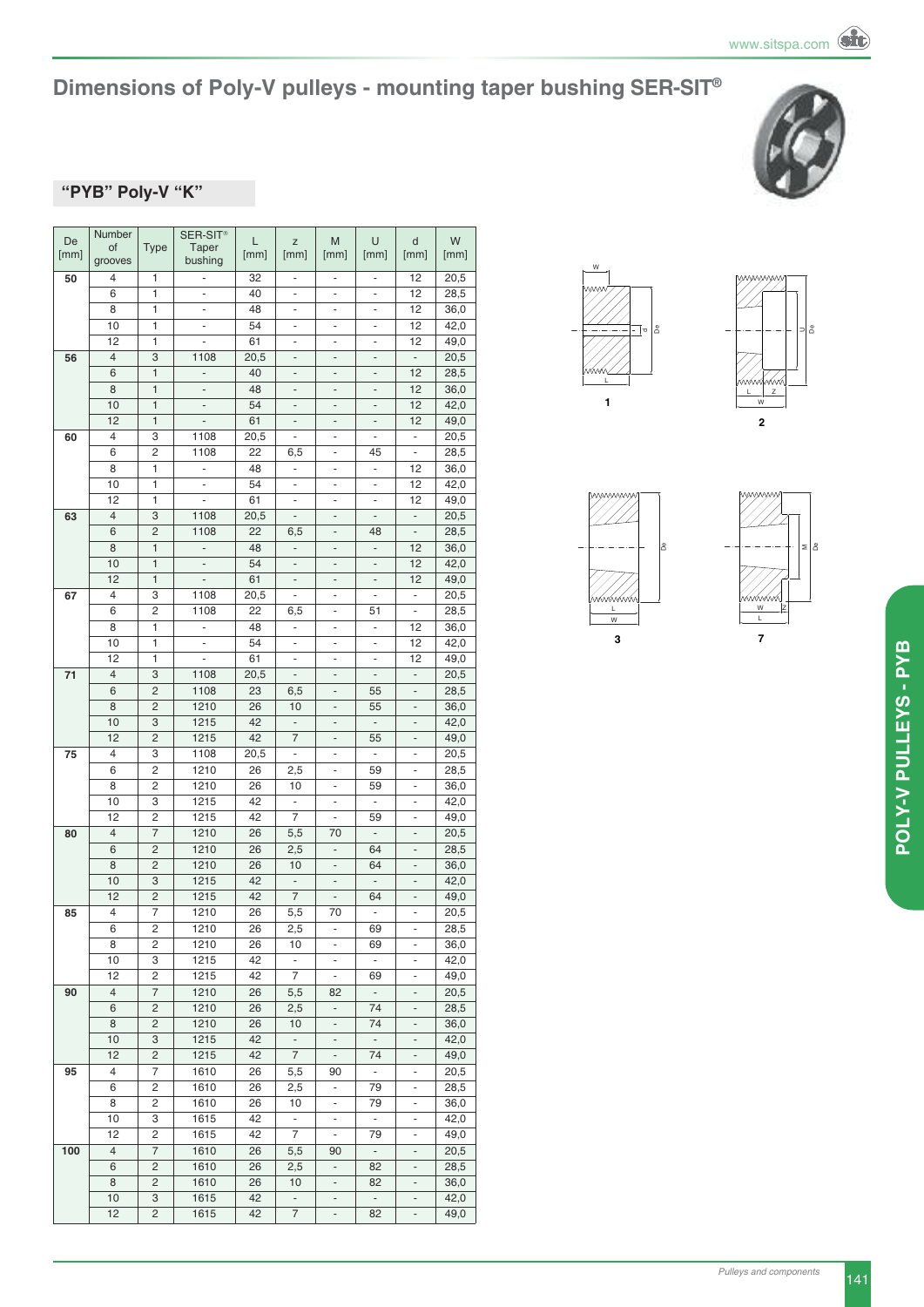



**» "PyB" Poly-V "K"**

| De   | Number         |                | SER-SIT <sup>®</sup> | L    | Z                        | M                            | U                        | W    |
|------|----------------|----------------|----------------------|------|--------------------------|------------------------------|--------------------------|------|
| [mm] | of             | <b>Type</b>    | Taper                | [mm] | [mm]                     | [mm]                         | [mm]                     | [mm] |
|      | grooves        |                | bushing              |      |                          |                              |                          |      |
| 106  | 4              | 7              | 1610                 | 26   | 5,5                      | 90                           | $\overline{\phantom{m}}$ | 20,5 |
|      | 6              | 2              | 1610                 | 26   | 2,5                      | $\overline{\phantom{a}}$     | 88                       | 28,5 |
|      | 8              | 2              | 1610                 | 26   | 10                       |                              | 88                       | 36,0 |
|      | 10             | 3              | 1615                 | 42   | ÷,                       | ÷,                           |                          | 42,0 |
|      | 12             | 2              | 1615                 | 42   | 7                        | ۰                            | 88                       | 49,0 |
| 112  | $\overline{4}$ | 7              | 1610                 | 26   | 5,5                      | 90                           | $\overline{\phantom{a}}$ | 20,5 |
|      | 6              | 2              | 1610                 | 26   | 2,5                      | ÷,                           | 94                       | 28,5 |
|      | 8              | 2              | 1610                 | 26   | 10                       | $\qquad \qquad \blacksquare$ | 94                       | 36,0 |
|      | 10             | 3              | 1615                 | 42   | $\overline{\phantom{a}}$ | $\qquad \qquad -$            |                          | 42,0 |
|      | 12             | $\overline{c}$ | 1615                 | 42   | $\overline{7}$           |                              | 94                       | 49,0 |
| 118  | 4              | 7              | 1610                 | 26   | 5,5                      | 90                           | $\blacksquare$           | 20,5 |
|      | 6              | 7              | 2012                 | 32   | 3,5                      | 110                          | ÷,                       | 28,5 |
|      | 8              | 2              | 2012                 | 32   | $\overline{4}$           | $\qquad \qquad \blacksquare$ | 98                       | 36,0 |
|      | 10             | 2              | 2012                 | 32   | 10                       |                              | 98                       | 42,0 |
|      | 12             | 2              | 2012                 | 32   | 17                       | ۰                            | 98                       | 49,0 |
| 125  | $\overline{4}$ | 8              | 1610                 | 26   | 5,5                      | 90                           | 109                      | 20,5 |
|      | 6              | 7              | 2012                 | 32   | 3,5                      | 110                          | $\overline{\phantom{a}}$ | 28,5 |
|      | 8              | 2              | 2012                 | 32   | $\overline{4}$           | $\overline{\phantom{a}}$     | 105                      | 36,0 |
|      | 10             | 2              | 2012                 | 32   | 10                       | $\qquad \qquad \blacksquare$ | 105                      | 42,0 |
|      | 12             | $\overline{c}$ | 2517                 | 45   | $\overline{4}$           |                              | 105                      | 49,0 |
| 132  | 4              | 8              | 1610                 | 26   | 5,5                      | 90                           | 116                      | 20,5 |
|      | 6              | 7              | 2012                 | 32   | 3,5                      | 110                          |                          | 28,5 |
|      | 8              | 2              | 2012                 | 32   | $\overline{4}$           | $\overline{\phantom{0}}$     | 112                      | 36,0 |
|      | 10             | 2              | 2012                 | 32   | 10                       |                              | 112                      | 42,0 |
|      | 12             | 2              | 2517                 | 45   | 4                        | ÷                            | 112                      | 49,0 |
| 140  | $\overline{4}$ | 8              | 1610                 | 26   | 5,5                      | 90                           | 124                      | 20,5 |
|      | 6              | 7              | 2517                 | 45   | 16,5                     | 120                          | ÷,                       | 28,5 |
|      | 8              | 7              | 2517                 | 45   | 9                        | 120                          | $\overline{\phantom{a}}$ | 36,0 |
|      | 10             | 7              | 2517                 | 45   | 3                        | 120                          |                          | 42,0 |
|      | 12             | $\overline{c}$ | 2517                 | 45   | $\overline{4}$           | $\overline{\phantom{a}}$     | 124                      | 49,0 |
| 150  | 4              | 8              | 1610                 | 26   | 5,5                      | 90                           | 134                      | 20,5 |
|      | 6              | 7              | 2517                 | 45   | 16,5                     | 120                          | -                        | 28,5 |
|      | 8              | 7              | 2517                 | 45   | 9                        | 120                          | $\overline{\phantom{m}}$ | 36,0 |
|      | 10             | 7              | 2517                 | 45   | 3                        | 120                          |                          | 42,0 |
|      | 12             | 2              | 2517                 | 45   | 4                        | ÷,                           | 130                      | 49,0 |
| 160  | 4              | 8              | 2012                 | 32   | 11,5                     | 110                          | 144                      | 20,5 |
|      | 6              | 8              | 2517                 | 45   | 16,5                     | 120                          | 140                      | 28,5 |
|      | 8              | 8              | 2517                 | 45   | 9                        | 120                          | 140                      | 36,0 |
|      | 10             | 8              | 2517                 | 45   | 3                        | 120                          | 140                      | 42,0 |
|      | 12             | $\overline{c}$ | 2517                 | 45   | $\overline{4}$           | $\qquad \qquad -$            | 140                      | 49,0 |
| 170  | 4              | 8              | 2012                 | 32   | 11,5                     | 110                          | 154                      | 20,5 |
|      | 6              | 8              | 2517                 | 45   | 16,5                     | 120                          | 150                      | 28,5 |
|      | 8              | 8              | 2517                 | 45   | 9                        | 120                          | 150                      | 36,0 |
|      | 10             | 7              | 2517                 | 45   | 3                        | 120                          | 150                      | 42,0 |
|      | 12             | 2              | 2517                 | 45   | 4                        | ÷                            | 150                      | 49,0 |
| 180  | 4              | 6              | 2012                 | 32   | 5,75                     | 110                          | 164                      | 20,5 |
|      | 6              | 6              | 2517                 | 45   | 8,25                     | 120                          | 160                      | 28,5 |
|      | 8              | 6              | 2517                 | 45   | 4,5                      | 120                          | 160                      | 36,0 |
|      | 10             | 6              | 2517                 | 45   | 1,5                      | 120                          | 160                      | 42,0 |
|      | 12             | 5              | 2517                 | 45   | 2                        | 120                          | 160                      | 49,0 |
| 190  | 4              | 6              | 2012                 | 32   | 5,75                     | 110                          | 174                      | 20,5 |
|      | 6              | 6              | 2517                 | 45   | 8,25                     | 120                          | 170                      | 28,5 |
|      | 8              | 6              | 2517                 | 45   | 4,5                      | 120                          | 170                      | 36,0 |
|      | 10             | 6              | 2517                 | 45   | 1,5                      | 120                          | 170                      | 42,0 |
|      | 12             | 5              | 2517                 | 45   | 2                        | 120                          | 170                      | 49,0 |
|      | 4              |                | 2012                 | 32   |                          | 110                          | 184                      |      |
| 200  | 6              | 6<br>6         |                      |      | 5,75                     |                              |                          | 20,5 |
|      |                |                | 2517                 | 45   | 8,25                     | 120                          | 180                      | 28,5 |
|      | 8              | 6              | 2517                 | 45   | 4,5                      | 120                          | 180                      | 36,0 |
|      | 10             | 6              | 2517                 | 45   | 1,5                      | 120                          | 180                      | 42,0 |
|      | 12             | 5              | 2517                 | 45   | 2                        | 120                          | 180                      | 49,0 |











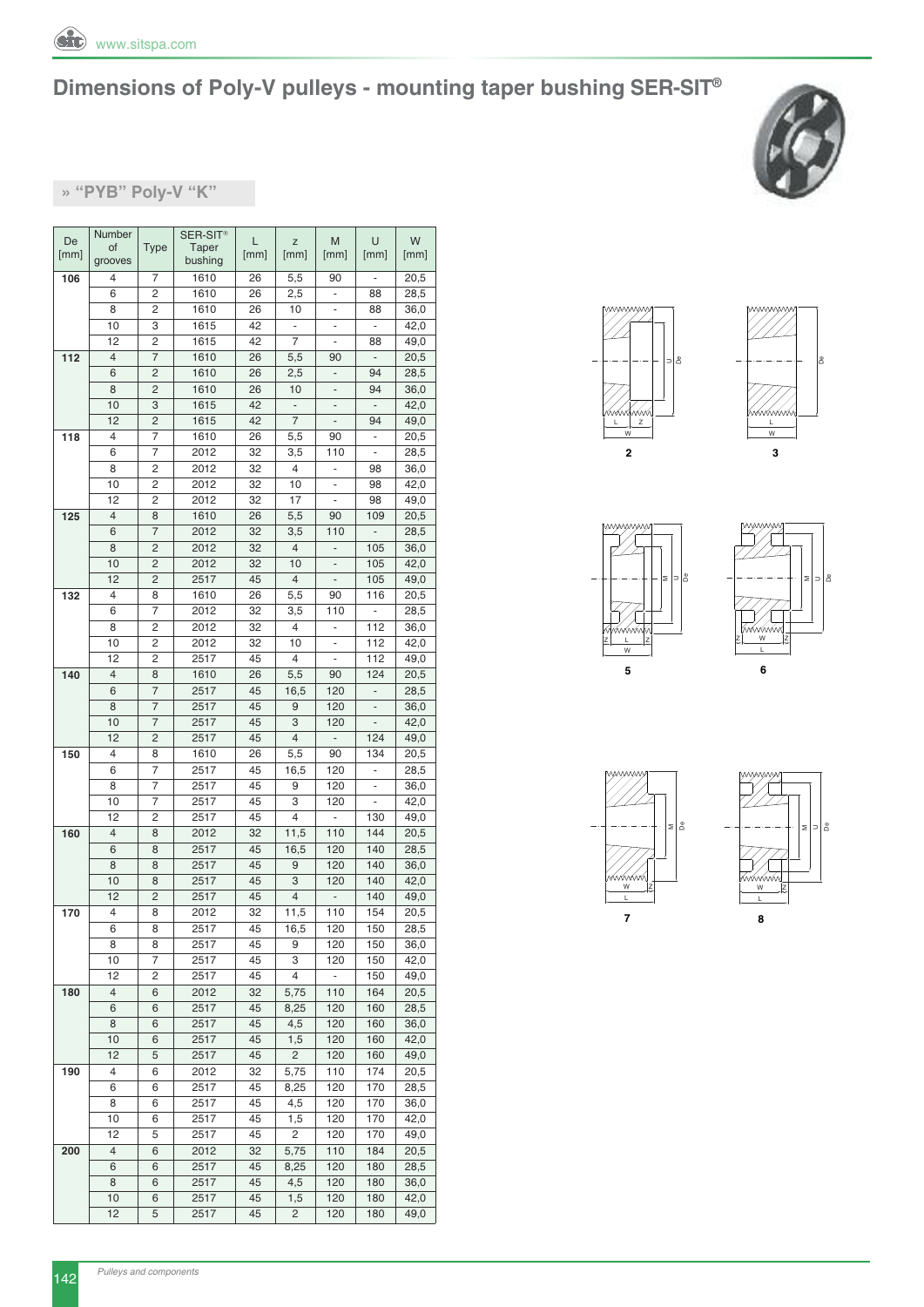#### **» "PyB" Poly-V "K"**

| De   | Number  |             | SER-SIT <sup>®</sup> | L    | Z     | M    | U    | W    |
|------|---------|-------------|----------------------|------|-------|------|------|------|
| [mm] | of      | <b>Type</b> | Taper                | [mm] | [mm]  | [mm] | [mm] | [mm] |
|      | grooves |             | bushing              |      |       |      |      |      |
| 212  | 4       | 6           | 2012                 | 32   | 5,75  | 110  | 196  | 20,5 |
|      | 6       | 6           | 2517                 | 45   | 8,25  | 120  | 192  | 28,5 |
|      | 8       | 6           | 2517                 | 45   | 4,5   | 120  | 192  | 36,0 |
|      | 10      | 6           | 2517                 | 45   | 1,5   | 120  | 192  | 42,0 |
|      | 12      | 5           | 2517                 | 45   | 2     | 120  | 192  | 49,0 |
| 224  | 4       | 6           | 2012                 | 32   | 5,75  | 110  | 208  | 20,5 |
|      | 6       | 6           | 2517                 | 45   | 8,25  | 120  | 204  | 28,5 |
|      | 8       | 6           | 2517                 | 45   | 4,5   | 120  | 204  | 36,0 |
|      | 10      | 6           | 2517                 | 45   | 1,5   | 120  | 204  | 42,0 |
|      | 12      | 5           | 2517                 | 45   | 2     | 120  | 204  | 49,0 |
| 236  | 4       | 6           | 2012                 | 32   | 5,75  | 110  | 220  | 20,5 |
|      | 6       | 6           | 2517                 | 45   | 8,25  | 120  | 216  | 28,5 |
|      | 8       | 6           | 2517                 | 45   | 4,5   | 120  | 216  | 36,0 |
|      | 10      | 6           | 2517                 | 45   | 1,5   | 120  | 216  | 42,0 |
|      | 12      | 5           | 2517                 | 45   | 2     | 120  | 216  | 49,0 |
| 250  | 4       | 9           | 2012                 | 32   | 5,75  | 110  | 234  | 20,5 |
|      | 6       | 6           | 2517                 | 45   | 8,25  | 120  | 230  | 28,5 |
|      | 8       | 6           | 2517                 | 45   | 4,5   | 120  | 230  | 36,0 |
|      | 10      | 6           | 2517                 | 45   | 1,5   | 120  | 230  | 42,0 |
|      | 12      | 5           | 2517                 | 45   | 2     | 120  | 230  | 49,0 |
| 280  | 4       | 9           | 2012                 | 32   | 5,75  | 110  | 264  | 20,5 |
|      | 6       | 9           | 2517                 | 45   | 8,25  | 120  | 260  | 28,5 |
|      | 8       | 9           | 2517                 | 45   | 4,5   | 120  | 260  | 36,0 |
|      | 10      | 9           | 3020                 | 52   | 5     | 146  | 256  | 42,0 |
|      | 12      | 9           | 3020                 | 52   | 1,5   | 146  | 256  | 49,0 |
| 315  | 4       | 9           | 2012                 | 32   | 5,75  | 110  | 299  | 20,5 |
|      | 6       | 9           | 2517                 | 45   | 8,25  | 120  | 295  | 28,5 |
|      | 8       | 9           | 2517                 | 45   | 4,5   | 120  | 295  | 36,0 |
|      | 10      | 9           | 3020                 | 52   | 5     | 146  | 285  | 42,0 |
|      | 12      | 9           | 3020                 | 52   | 1,5   | 146  | 285  | 49,0 |
| 355  | 4       | 9           | 2517                 | 45   | 12,25 | 120  | 339  | 20,5 |
|      | 6       | 9           | 2517                 | 45   | 8,25  | 120  | 339  | 28,5 |
|      | 8       | 9           | 3020                 | 52   | 8     | 146  | 335  | 36,0 |
|      | 10      | 9           | 3020                 | 52   | 5     | 146  | 335  | 42,0 |
|      | 12      | 9           | 3020                 | 52   | 1,5   | 146  | 335  | 49,0 |
| 400  | 4       | 9           | 2517                 | 45   | 2,25  | 120  | 380  | 20,5 |
|      | 6       | 9           | 2517                 | 45   | 8,25  | 120  | 380  | 28,5 |
|      | 8       | 9           | 3020                 | 52   | 8     | 146  | 370  | 36,0 |
|      | 10      | 9           | 3020                 | 52   | 5     | 146  | 370  | 42,0 |
|      | 12      | 9           | 3020                 | 52   | 1,5   | 146  | 370  | 49,0 |
| 450  | 4       | 9           | 2517                 | 45   | 12,25 | 120  | 420  | 20,5 |
|      | 6       | 9           | 2517                 | 45   | 8,25  | 120  | 420  | 28,5 |
|      | 8       | 9           | 3020                 | 52   | 8     | 146  | 420  | 36,0 |
|      | 10      | 9           | 3020                 | 52   | 5     | 146  | 420  | 42,0 |
|      | 12      | 9           | 3020                 | 52   | 1,5   | 146  | 420  | 49,0 |
| 500  | 4       | 9           | 2517                 | 45   | 12,25 | 120  | 470  | 20,5 |
|      | 6       | 9           | 2517                 | 45   | 8,25  | 120  | 470  | 28,5 |
|      | 8       | 9           | 3020                 | 52   | 8     | 146  | 470  | 36,0 |
|      | 10      | 9           | 3020                 | 52   | 5     | 146  | 470  | 42,0 |
|      | 12      | 9           | 3020                 | 52   | 1,5   | 146  | 470  | 49,0 |
|      |         |             |                      |      |       |      |      |      |





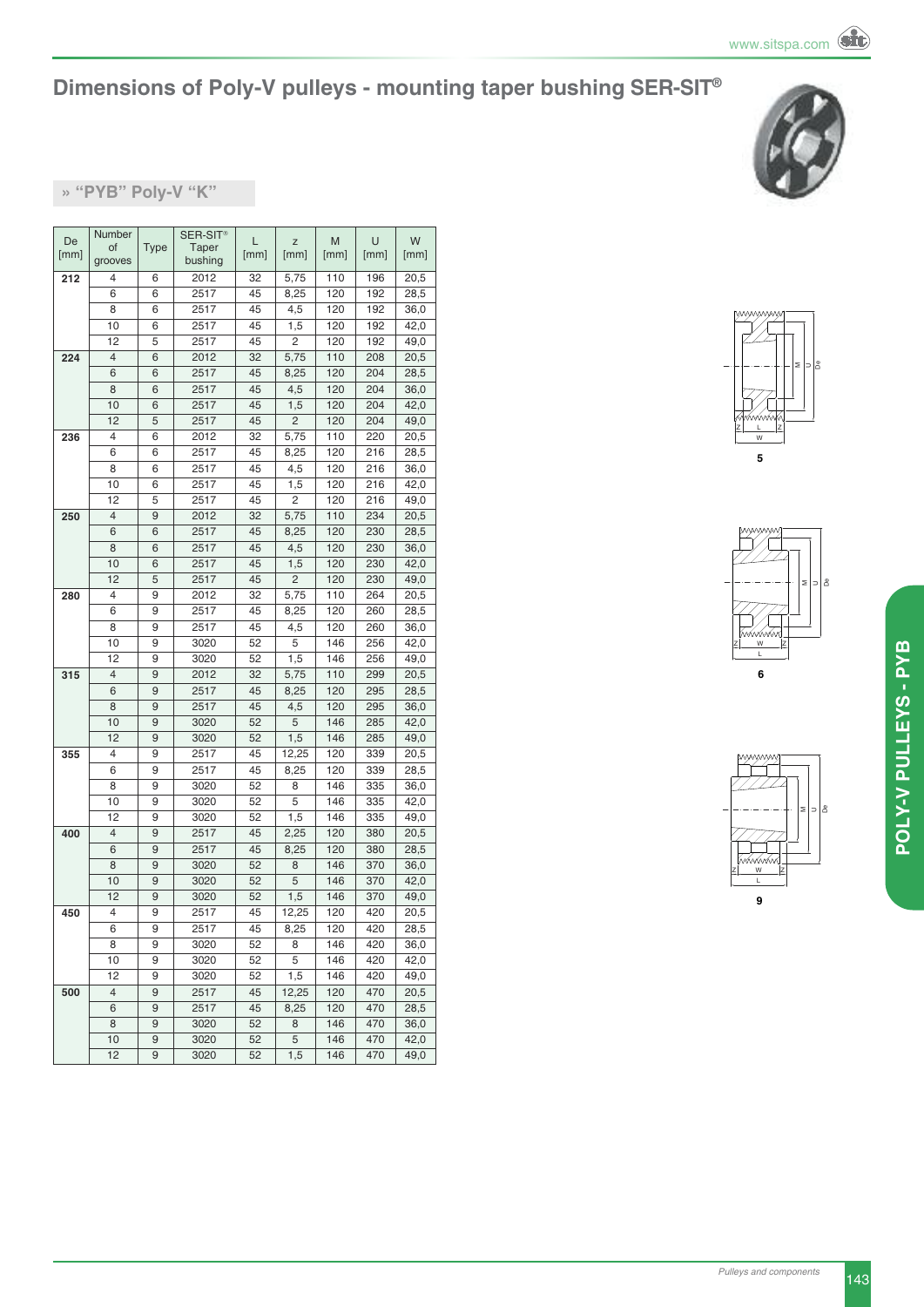



#### **"PyB" Poly-V "L"**

| De   | Number  |                | SER-SIT <sup>®</sup> | L    | Z    | U    | W     |
|------|---------|----------------|----------------------|------|------|------|-------|
| [mm] | of      | Type           | Taper                | [mm] | [mm] | [mm] | [mm]  |
|      | grooves |                | bushing              |      |      |      |       |
| 75   | 6       | 2              | 1210                 | 26   | 12,5 | 56   | 38,5  |
|      | 8       | 2              | 1210                 | 26   | 22   | 56   | 48,0  |
|      | 10      | 2              | 1215                 | 42   | 15   | 56   | 57,0  |
|      | 12      | 2              | 1215                 | 42   | 25   | 56   | 67,0  |
| 80   | 6       | 2              | 1210                 | 26   | 12,5 | 56   | 38,5  |
|      | 8       | $\overline{c}$ | 1210                 | 26   | 22   | 56   | 48,0  |
|      | 10      | 2              | 1215                 | 42   | 15   | 56   | 57,0  |
|      | 12      | 2              | 1215                 | 42   | 25   | 56   | 67,0  |
| 85   | 6       | 2              | 1210                 | 26   | 12,5 | 61   | 38,5  |
|      | 8       | 2              | 1210                 | 26   | 22   | 61   | 48,0  |
|      | 10      | 2              | 1215                 | 42   | 15   | 61   | 57,0  |
|      | 12      | 2              | 1215                 | 42   | 25   | 61   | 67,0  |
|      | 16      | 4              | 1215                 | 42   | 22   | 61   | 86,0  |
| 90   | 6       | 2              | 1210                 | 26   | 12,5 | 66   | 38,5  |
|      |         |                |                      |      |      |      |       |
|      | 8       | 2              | 1210                 | 26   | 22   | 66   | 48,0  |
|      | 10      | 2              | 1215                 | 42   | 15   | 66   | 57,0  |
|      | 12      | 2              | 1215                 | 42   | 25   | 66   | 67,0  |
|      | 16      | 4              | 1215                 | 42   | 22   | 66   | 86,0  |
| 95   | 6       | 2              | 1210                 | 26   | 12,5 | 71   | 38,5  |
|      | 8       | 2              | 1210                 | 26   | 22   | 71   | 48,0  |
|      | 10      | 2              | 1215                 | 42   | 15   | 71   | 57,0  |
|      | 12      | 2              | 1215                 | 42   | 25   | 71   | 67,0  |
|      | 16      | 4              | 1215                 | 42   | 22   | 71   | 86,0  |
| 100  | 6       | 2              | 1610                 | 26   | 12,5 | 76   | 38,5  |
|      | 8       | 2              | 1610                 | 26   | 22   | 76   | 48,0  |
|      | 10      | 2              | 2012                 | 32   | 25   | 79   | 57,0  |
|      | 12      | 2              | 2012                 | 32   | 35   | 79   | 67,0  |
|      | 16      | 4              | 2012                 | 32   | 27   | 79   | 86,0  |
| 106  | 6       | 2              | 1610                 | 26   | 12,5 | 82   | 38,5  |
|      | 8       | 2              | 1610                 | 26   | 22   | 82   | 48,0  |
|      | 10      | 2              | 2012                 | 32   | 25   | 82   | 57,0  |
|      | 12      | 2              | 2012                 | 32   | 35   | 82   | 67,0  |
|      | 16      | 4              | 2012                 | 32   | 27   | 82   | 86,0  |
| 112  | 6       | 2              | 1610                 | 26   | 12,5 | 88   | 38,5  |
|      | 8       | 2              | 1610                 | 26   | 22   | 88   | 48,0  |
|      | 10      | 2              | 2012                 | 32   | 25   | 88   | 57,0  |
|      | 12      | 2              | 2012                 | 32   | 35   | 88   | 67,0  |
|      | 16      | 4              | 2012                 | 32   | 27   | 88   | 86,0  |
| 118  | 6       | 2              | 2012                 | 32   | 6,5  | 94   | 38,5  |
|      | 8       | 2              | 2012                 | 32   | 16   | 94   | 48,0  |
|      | 10      | 4              | 2517                 | 45   | 6    | 97   | 57,0  |
|      | 12      | 4              | 2517                 | 45   | 11   | 97   | 67,0  |
|      |         |                |                      |      |      |      |       |
|      | 16      | 4              | 2517                 | 45   | 20,5 | 97   | 86,0  |
|      | 20      | 4              | 2517                 | 45   | 30   | 97   | 105,0 |
| 125  | 6       | 2              | 2012                 | 32   | 6,5  | 101  | 38,5  |
|      | 8       | 2              | 2012                 | 32   | 16   | 101  | 48,0  |
|      | 10      | 4              | 2517                 | 45   | 6    | 101  | 57,0  |
|      | 12      | $\overline{4}$ | 2517                 | 45   | 11   | 101  | 67,0  |
|      | 16      | 4              | 2517                 | 45   | 20,5 | 101  | 86,0  |
|      | 20      | 4              | 2517                 | 45   | 30   | 101  | 105,0 |
| 132  | 6       | 2              | 2012                 | 32   | 6,5  | 108  | 38,5  |
|      | 8       | 2              | 2012                 | 32   | 16   | 108  | 48,0  |
|      | 10      | 4              | 2517                 | 45   | 6    | 108  | 57,0  |
|      | 12      | 4              | 2517                 | 45   | 11   | 108  | 67,0  |
|      | 16      | 4              | 2517                 | 45   | 20,5 | 108  | 86,0  |
|      | 20      | 4              | 2517                 | 45   | 30   | 108  | 105,0 |
|      |         |                |                      |      |      |      |       |



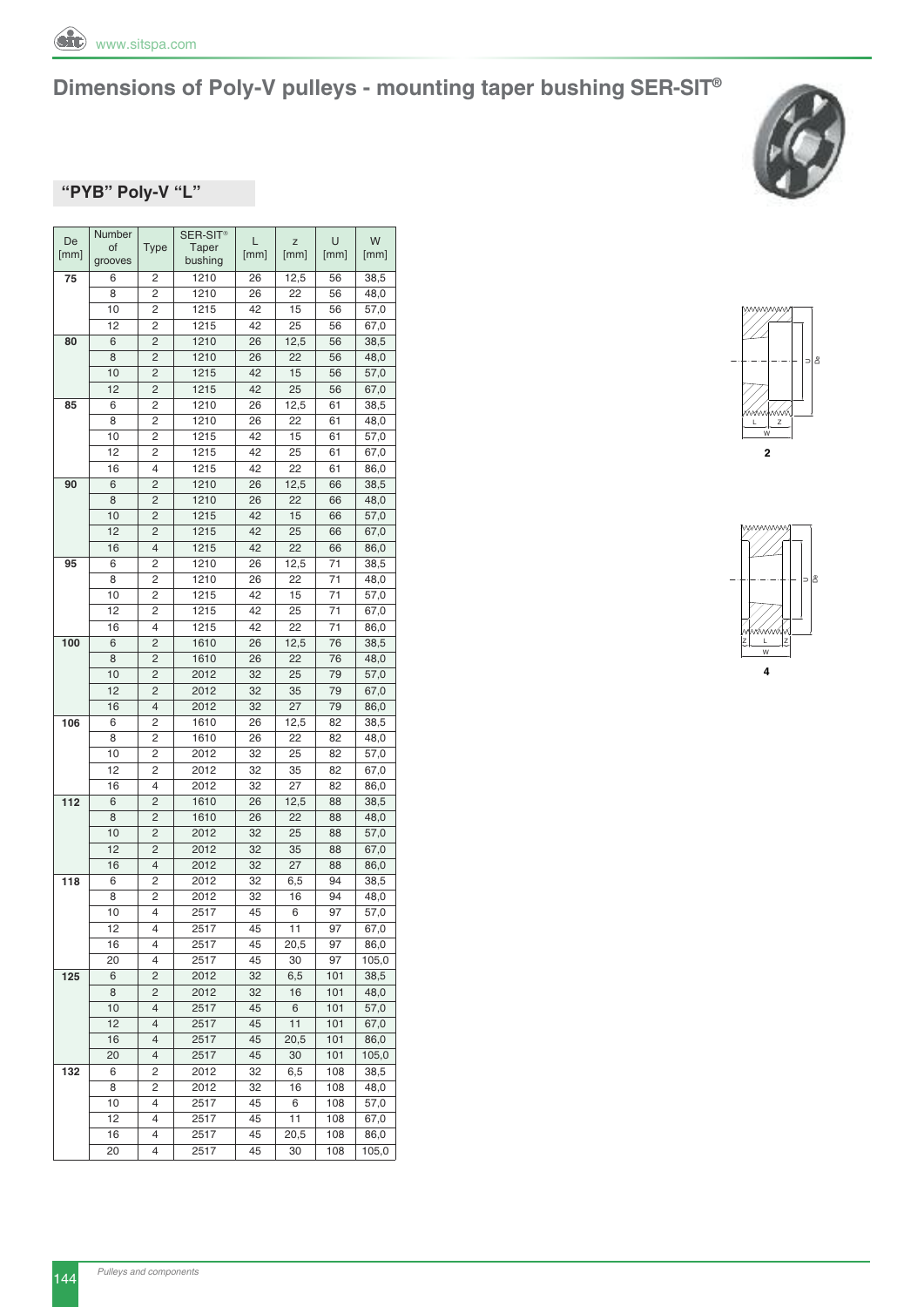#### **» "PyB" Poly-V "L"**

| De   | Number  |                | SER-SIT <sup>®</sup> | L    | Z    | M                        | U    | W     |
|------|---------|----------------|----------------------|------|------|--------------------------|------|-------|
| [mm] | of      | <b>Type</b>    | Taper                | [mm] | [mm] | [mm]                     | [mm] | [mm]  |
|      | grooves |                | bushing              |      |      |                          |      |       |
| 140  | 6       | 7              | 2517                 | 45   | 6,5  | 120                      |      | 38,5  |
|      | 8       | 2              | 2517                 | 45   | 3    | $\frac{1}{2}$            | 116  | 48,0  |
|      | 10      | 4              | 2517                 | 45   | 6    |                          | 116  | 57,0  |
|      | 12      | 4              | 2517                 | 45   | 11   | ÷                        | 116  | 67,0  |
|      | 16      | 4              | 2517                 | 45   | 20,5 | ۰                        | 116  | 86,0  |
|      | 20      | 4              | 3020                 | 52   | 26,5 | $\overline{\phantom{0}}$ | 116  | 105,0 |
| 150  | 6       | $\overline{7}$ | 2517                 | 45   | 6,5  | 120                      | L,   | 38,5  |
|      | 8       | 2              | 2517                 | 45   | 3    | -                        | 126  | 48,0  |
|      | 10      | 4              | 2517                 | 45   | 6    | $\qquad \qquad -$        | 126  | 57,0  |
|      | 12      | 4              | 2517                 | 45   | 11   | ÷,                       | 126  | 67,0  |
|      | 16      | 4              | 2517                 | 45   | 20,5 | ÷                        | 126  | 86,0  |
|      | 20      | 4              | 3020                 | 52   | 26,5 | $\frac{1}{2}$            | 126  | 105,0 |
| 160  | 6       | 7              | 2517                 | 45   | 6,5  | 120                      | -    | 38,5  |
|      | 8       | 2              | 2517                 | 45   | 3    | ٠                        | 136  | 48,0  |
|      | 10      | 4              |                      |      |      |                          |      |       |
|      |         |                | 2517                 | 45   | 6    | ۰                        | 136  | 57,0  |
|      | 12      | 4              | 2517                 | 45   | 11   | $\overline{a}$           | 136  | 67,0  |
|      | 16      | 4              | 3020                 | 52   | 17   | ÷,                       | 136  | 86,0  |
|      | 20      | 4              | 3020                 | 52   | 26,5 | ÷                        | 136  | 105,0 |
| 170  | 6       | 8              | 2517                 | 45   | 6,5  | 120                      | 146  | 38,5  |
|      | 8       | 2              | 2517                 | 45   | 3    |                          | 146  | 48,0  |
|      | 10      | 4              | 2517                 | 45   | 6    | ÷,                       | 146  | 57,0  |
|      | 12      | 4              | 2517                 | 45   | 11   | $\overline{\phantom{0}}$ | 146  | 67,0  |
|      | 16      | 4              | 3020                 | 52   | 17   |                          | 146  | 86,0  |
|      | 20      | 4              | 3020                 | 52   | 26,5 | ÷,                       | 146  | 105,0 |
| 180  | 6       | 6              | 2517                 | 45   | 3,25 | 120                      | 156  | 38,5  |
|      | 8       | 5              | 2517                 | 45   | 1,5  | 120                      | 156  | 48,0  |
|      | 10      | 5              | 2517                 | 45   | 6    | 120                      | 156  | 57,0  |
|      | 12      | 5              | 2517                 | 45   | 11   | 120                      | 156  | 67,0  |
|      | 16      | 4              | 3020                 | 52   | 17   | $\frac{1}{2}$            | 156  | 86,0  |
|      | 20      | 4              | 3020                 | 52   | 26,5 |                          | 156  | 105,0 |
| 190  | 6       | 6              | 2517                 | 45   | 3,25 | 120                      | 166  | 38,5  |
|      | 8       | 5              | 2517                 | 45   | 1,5  | 120                      | 166  | 48,0  |
|      | 10      | 5              | 2517                 | 45   | 6    | 120                      | 166  | 57,0  |
|      | 12      | 5              | 2517                 | 45   | 11   | 120                      | 166  | 67,0  |
|      |         | 4              |                      |      | 17   | 146                      |      |       |
|      | 16      |                | 3020                 | 52   |      |                          | 166  | 86,0  |
|      | 20      | 4              | 3020                 | 52   | 26,5 | 146                      | 166  | 105,0 |
| 200  | 6       | 6              | 2517                 | 45   | 3,25 | 120                      | 176  | 38,5  |
|      | 8       | 5              | 2517                 | 45   | 1,5  | 120                      | 176  | 48,0  |
|      | 10      | 4              | 3020                 | 52   | 2,5  | 146                      | 176  | 57,0  |
|      | 12      | 4              | 3020                 | 52   | 7,5  | 146                      | 176  | 67,0  |
|      | 16      | 4              | 3020                 | 52   | 17   | 146                      | 176  | 86,0  |
|      | 20      | 4              | 3535                 | 89   | 8    | $\overline{\phantom{a}}$ | 176  | 105,0 |
| 212  | 6       | 6              | 2517                 | 45   | 3,25 | 120                      | 188  | 38,5  |
|      | 8       | 5              | 2517                 | 45   | 1,5  | 120                      | 188  | 48,0  |
|      | 10      | 4              | 3020                 | 52   | 2,5  | 146                      | 188  | 57,0  |
|      | 12      | 4              | 3020                 | 52   | 7,5  | 146                      | 188  | 67,0  |
|      | 16      | 4              | 3020                 | 52   | 17   | 146                      | 188  | 86,0  |
|      | 20      | 4              | 3535                 | 89   | 8    | $\overline{\phantom{a}}$ | 188  | 105,0 |
| 224  | 6       | 6              | 2517                 | 45   | 3,25 | 120                      | 202  | 38,5  |
|      | 8       | 5              | 2517                 | 45   | 1,5  | 120                      | 202  | 48,0  |
|      | 10      | 5              | 3020                 | 52   | 2,5  | 146                      | 202  | 57,0  |
|      | 12      | 5              | 3020                 | 52   | 7,5  | 146                      | 202  | 67,0  |
|      | 16      | 5              | 3020                 | 52   | 17   | 146                      | 202  | 86,0  |
|      | 20      | 5              | 3535                 | 89   | 8    | 178                      | 202  | 105,0 |
| 236  | 6       | 6              | 2517                 | 45   | 3,25 | 120                      | 214  | 38,5  |
|      | 8       | 5              |                      | 45   |      | 120                      | 214  |       |
|      |         |                | 2517                 |      | 1,5  |                          |      | 48,0  |
|      | 10      | 5              | 3020                 | 52   | 2,5  | 146                      | 214  | 57,0  |
|      | 12      | 5              | 3020                 | 52   | 7,5  | 146                      | 214  | 67,0  |
|      | 16      | 5              | 3020                 | 52   | 17   | 146                      | 214  | 86,0  |
|      | 20      | 5              | 3535                 | 89   | 8    | 178                      | 214  | 105,0 |